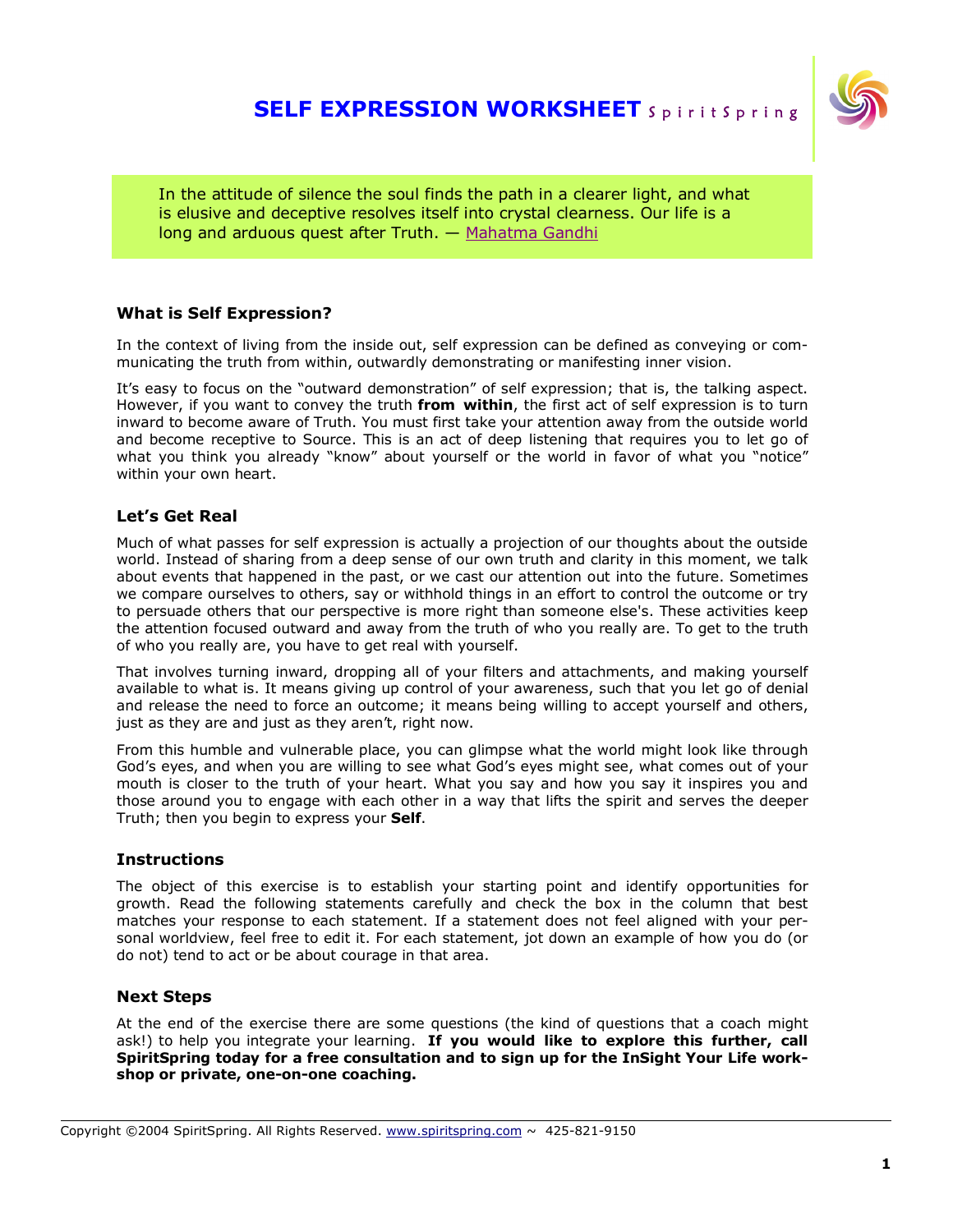# **SELF EXPRESSION WORKSHEET** SpiritSpring



| <b>HOW IS SELF EXPRESSION CURRENTLY BEING DEMONSTRATED</b><br><b>IN YOUR LIFE?</b>                                | <b>Seldom</b><br><b>True</b> | Some-<br>times<br><b>True</b> | <b>Often</b><br><b>True</b> |
|-------------------------------------------------------------------------------------------------------------------|------------------------------|-------------------------------|-----------------------------|
| 1) I am inspired by and through authentic self expression.                                                        |                              |                               |                             |
| Example:                                                                                                          |                              |                               |                             |
| 2) I communicate what is in my heart.                                                                             |                              |                               |                             |
| Example:                                                                                                          |                              |                               |                             |
| 3) I express wholeness; there is no part of me or my life that is not fully embraced.                             |                              |                               |                             |
| Example:                                                                                                          |                              |                               |                             |
| 4) My words and actions reflect consciousness and clarity.                                                        |                              |                               |                             |
| Example:                                                                                                          |                              |                               |                             |
| 5) My communication is honest, timely and complete. I do not deceive, delay or<br>diminish when I speak my truth. |                              |                               |                             |
| Example:                                                                                                          |                              |                               |                             |
| 6) I know when I am expressing myself authentically and when I'm not.                                             |                              |                               |                             |
| Example:                                                                                                          |                              |                               |                             |
| 7) I invite honesty and truth-telling.                                                                            |                              |                               |                             |
| Example:                                                                                                          |                              |                               |                             |
| 8) I am aware of the impact of my words and actions.                                                              |                              |                               |                             |
| Example:                                                                                                          |                              |                               |                             |
| 9) My words and actions contribute in a positive way to myself and others.                                        |                              |                               |                             |
| Example:                                                                                                          |                              |                               |                             |
| 10) There is integrity between who I am, what I say and how I act.                                                |                              |                               |                             |
| Example:                                                                                                          |                              |                               |                             |